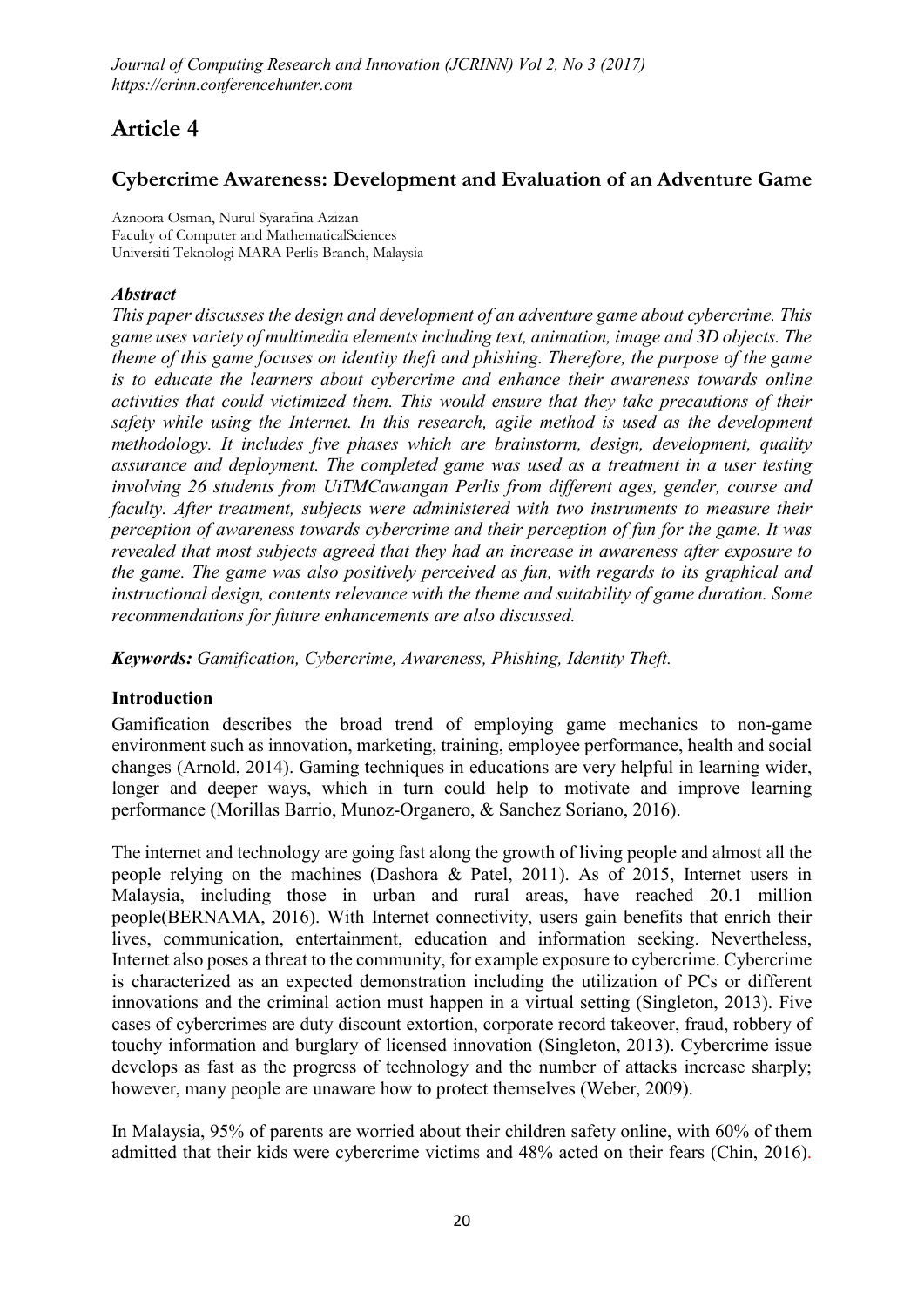Manasrah, Akour, & Alsukhni, (2015) revealed that university students were not only the victims of cybercrime, but they were also the cyber attackers.

Therefore, there is urgent need to educate university students about cybercrime so that they could protect themselves from becoming the victims or the criminals. An adventure game is deemed the most suitable technique because gamification system increases student motivation (Domínguez, Saenz-de-navarrete, & Pagés, 2014) and games promote creativity and productivity during learning, through reward and badges in the games (Herro & Clark, 2016).

This project employs a game based learning to educate learners via computer games. The game was developed using software called Unity 3D. The development methodology used for this project is agile method. The game was then used as a treatment with target users to test its effect towards perception of awareness and perception of fun. The data was collected by using an awareness instrument and a fun evaluation instrument.

### Methodology

Based on research carried out in early 2014, the methodology phase found by Rickinson& May (2009) are scoping, searching, selecting, analyzing, synthesizing and reporting were used in developing gamification (Caponetto, Earp, & Ott, 2014). For this project, agile method was chosen to develop an adventure game.

Agile method is focusing on fast production in working code and it is incremental development software ("Assumptions Under lying Agile Softwar e Development Pr ocesses," 2005). Steps involved in agile methodology are brainstorm, design, development, quality assurance and deployment.



Figure 1: Agile Development Methodology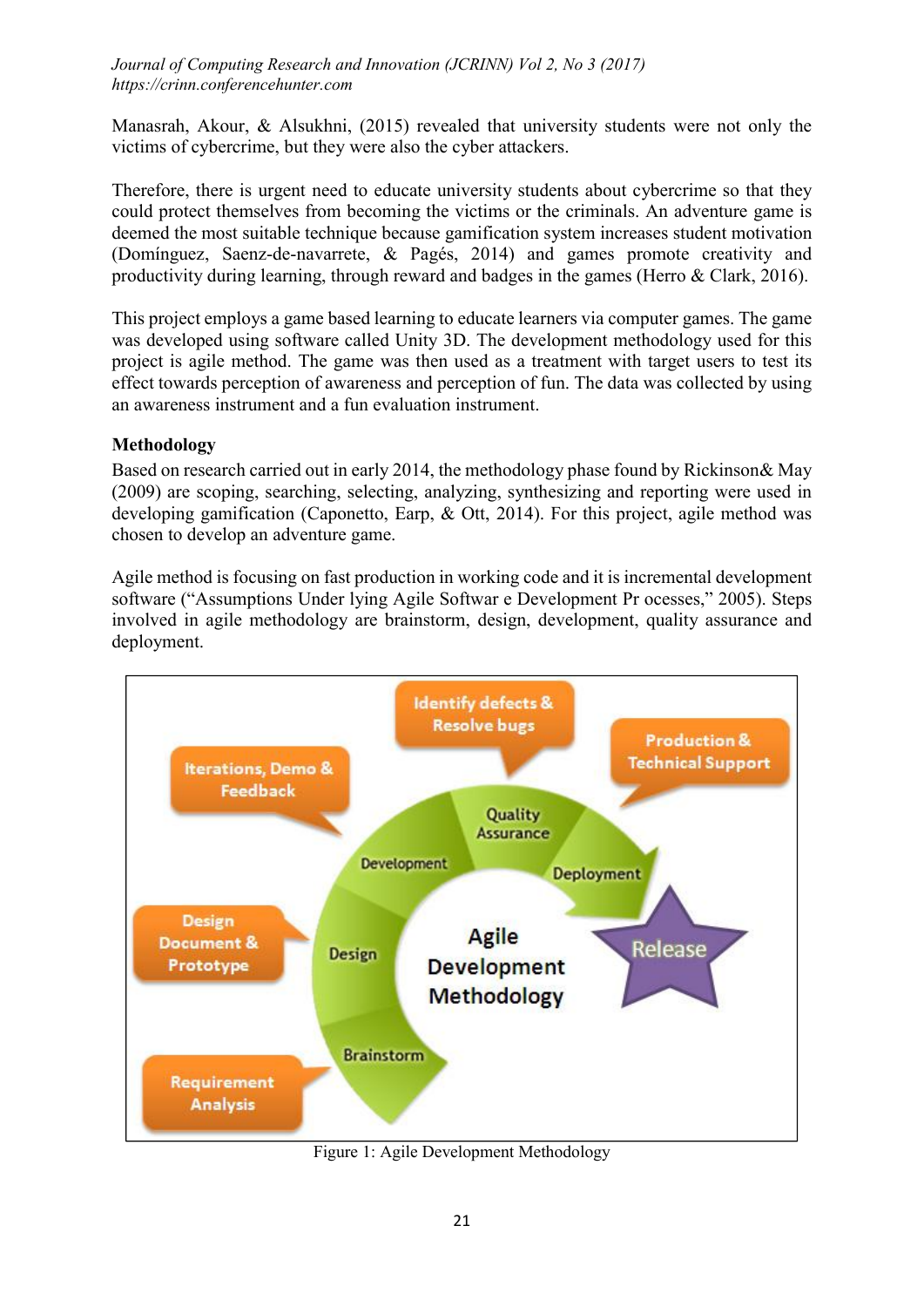#### *a) Brainstorm*

In this phase, it focuses on defining the topic, identifying the problem statement, objective, and scope of the project. The method that was used is to find related journals and articles about cybercrime, gamification, educational learning and online safety. The deliverables are problem statement and current issues of the project topic and aims and objective. Also, relevance tree and the related table were formed.

### *b) Design*

This phase includes design document. For the design, the document needs to developing the initial content idea, storyboard was created for the project flow, plan the task for challenges in the games and prepare a script. For developing the initial content idea, a framework from Nah et.al was adapted for this project development. In this project, C# will be used for the script language in Unity 3D. The deliverables for this phase are the interface design, storyboard, and contents related to cybercrime.

### *c) Development*

In development phase, the project has been developed by using a software named Unity 3D and Adobe Photoshop. Both of the software use for graphic and multimedia purpose. The hardware requirement is a computer processor Core i5, RAM size is 4.00 GB and windows edition is Windows 10 Pro which can support this project. The user also has to give a feedback after using an application. The method for measure a feedback is use fun evaluation which measures how much fun one's having or had while playing games. The deliverable is cybercrime awareness the educational games for university students.

### *d) Quality Assurance*

Quality assurance means to identify defect and resolve bugs. This phase follows the development phase so that improvement can be done for this game application. The method uses for identifying defect and bugs through usability test. After finding the defect and bugs, a developer has to improve and update the application. The deliverable is updated and improve the project.

### *e) Deployment*

The last phase in agile development methodology is deployment which means updated and fix the defects or error before. After fixing all the errors and defects, the application is ready to use. The adventure game about prevention of cybercrime is ready to be released. This phase also includes documentation project. All the documents from the first phase has been documented in detail by using Microsoft Word and Mendeley for reference manager.

### Game Environment and Contents

The game environment was designed to resemble an actual office that is equipped with common office furnitures and computers. The main screen has a cartoon-like background image of a police officer holding a magnifier to scheme through a person who is portrayed as a cybercriminal. There is a button labeled "Play Now" that brings the player to a 3-D game scene. In this scene, players could view how to play the game by choosing the "How to Play" button. It gives instructions about specific keyboard keys to be used, and the role of mouse to control the movement of the actor.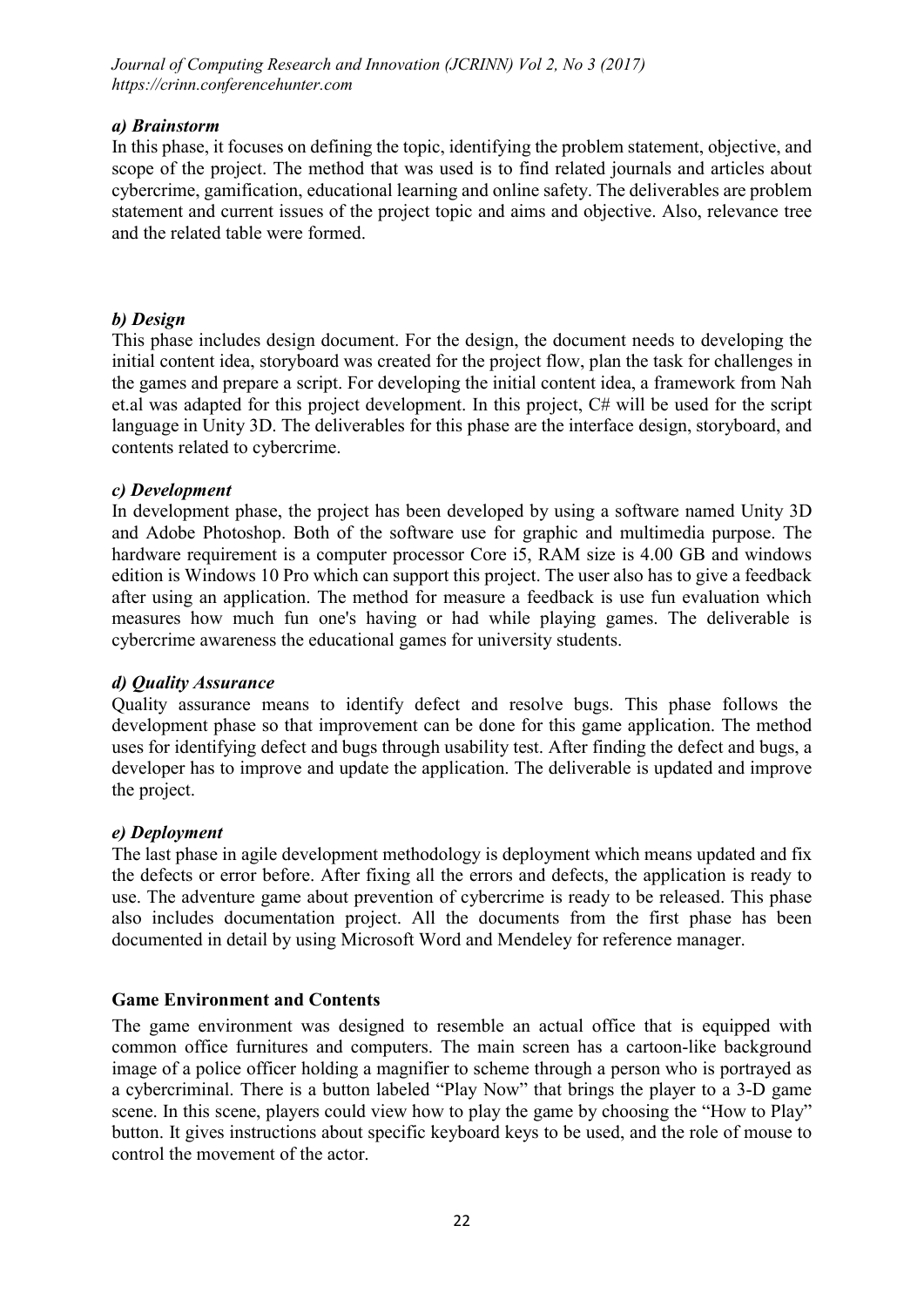Rules and mission of the game are presented in dialog callouts to mimic a conversation between a spy and the boss. The mission of the game is to catch a cybercriminal. The prime suspect is described by the boss to be one of the employees at the office. The suspect is not known by the players; however, it is their mission to correctly identify the employee, by embarking on the exploratory journey.

The game uses exploratory approach to complete the mission. The players embark on an adventure to capture a cybercriminal. The game requires players to maneuver around an office space, hit certain animated objects and answer the corresponding questions pertaining to identity theft and phishing, which are two of the most common cybercrimes. The answers were in multiple choice. Players would earn some points to their score when they answer each question correctly. The instructional contents were subtly embedded into the game via these questions. With every answer (correct and incorrect), it comes with a hint of who the criminal is. A correct answer entitles the players to a worthier hint, while an incorrect answer leads to vague hint. To proceed with the journey, players with incorrect answer were enforced to keep on choosing the answer until they get it right. The purpose is to make sure that they gain some understandings about cybercrime while playing. There is also a time countdown that indicates the remaining time to complete the mission. The game was developed to be accomplished within 10 to 15 minutes. This is to ensure players motivation and interest to complete the game is maintained.

Towards the end of the game, players are required to identify the criminal by choosing a picture of an employee from all pictures in the screen. With correct answer, players are congratulated and given a trophy image on the screen, as well as a display of score points. Additionally, an image of the criminal is portrayed to be miserably locked up in prison. The game can be played again by hitting the "Play Again" button, or hitting the "X" button to exit from the game.

### User Testing and Findings

An experiment with a sample of target users was conducted with 26 students from UniversitiTeknologi MARA (UiTM) Perlis Branch, who were enrolled in different courses, aged between 19 and 21 years old. The researchers, who acted as the facilitators, started the session with a brief introduction about the experiment, the game contents and the instruments that subjects were supposed to answer. The session took about 50 minutes, where 5 minutes was allocated for briefing, 5 minutes for subjects to explore the game before actual treatment started, 30 minutes for treatment (playing with the game) and 10 minutes for subjects to answer the instruments. As a token of appreciation, all participants were presented with small gifts after completing the session.

The purpose of awareness evaluation was to discover end user's opinion and awareness of issues in cybercrime, mainly identity theft and phishing. The purpose of fun evaluation was to evaluate the game with regards to its design, contents and play duration. It was employed to discover subjects' perception of fun after playing with the game. Table 1 describes the analysis of results for both instruments.

Overall, it was revealed that the game received positive response for its ability to enhance level of awareness about cybercrime. Before exposure to the game, about 65% of subjects were not aware about cybercrime issues. After treatment, about 80% of subjects agreed that their awareness has increased. This could be an indicator that game based learning has an impact in enhancing general knowledge among its users/players. Meanwhile, for fun evaluation, every item received convincing response, with more than 50% of subjects agreed and strongly agreed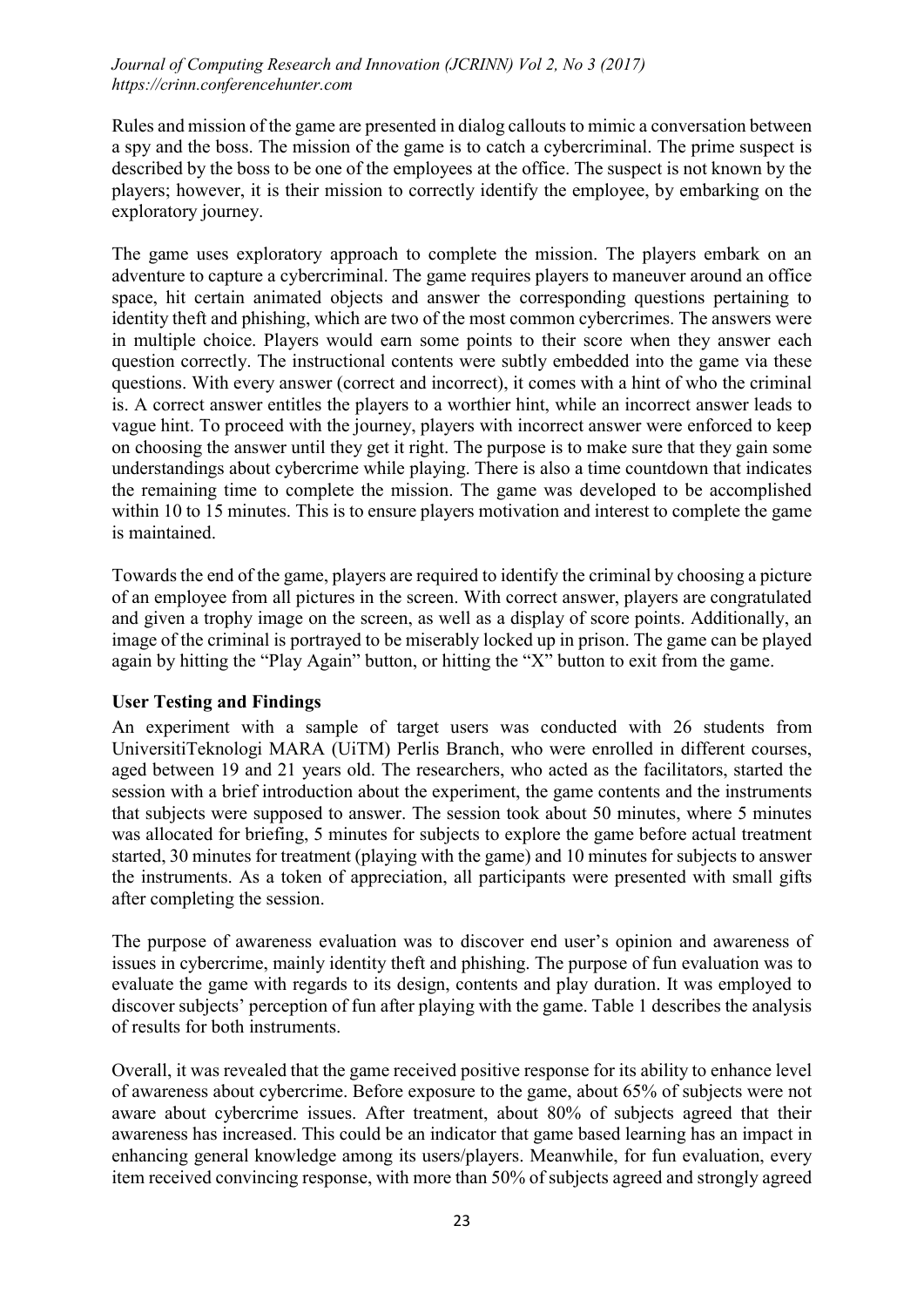to the statements, such as the clarity of instructions, contents that complement the theme, suitability of graphics/illustrations and duration of the game.

| <b>Items</b>                                       | <b>Analysis</b>                                     |
|----------------------------------------------------|-----------------------------------------------------|
| Before playing the game, were you aware about the  | 65.4% of the respondents vote for yes and 34.6%     |
| cybercrime issues?                                 | vote for no about their awareness on cybercrime     |
|                                                    | issues before playing the game.                     |
| After playing the game, have your awareness        | 38.5% of the respondents strongly agreed, 42.3%     |
| increased?                                         | agreed, 7.7% neither agreed nor disagreed and       |
|                                                    | 11.5% disagreed about the increased of awareness    |
|                                                    | level.                                              |
| The instructions given are clear                   | 38.5% of the respondents strongly agreed, 26.9%     |
|                                                    | agreed, 30.8% neither disagreed nor agreed and      |
|                                                    | 3.8% disagreed the instruction given is clear.      |
| The game test my general knowledge about           | 65.4% of the respondents strongly agreed, 30.8%     |
| cybercrime                                         | agreed and 3.8% disagreed the game test their       |
|                                                    | general knowledge about cybercrime.                 |
| I like the graphics/illustration                   | 7.7% of the respondents strongly agreed, 46.2%      |
|                                                    | agreed, 30.8% neither agreed nor disagreed and      |
|                                                    | 15.4% disagreed that they liked the illustration or |
|                                                    | graphics.                                           |
| How many minutes did it take you to finish the     | 76.9% of the respondents answered below then 10,    |
| game?                                              | 19.2% between 10 to 20 minutes and 3.9% is          |
|                                                    | between 21 to 30 minutes.                           |
| Was the game too short, too long or just right?    | 57.7% of the respondents thinks the game was just   |
|                                                    | right, 38.5% it is too short and 3.8% too long.     |
| How much did you like the game?                    | 7.7% of the respondents strongly agreed, 46.2%      |
|                                                    | agreed, 30.8% neither agreed nor disagreed and      |
|                                                    | 15.4% disagree about their feeling towards the      |
|                                                    | game.                                               |
| Were the questions in game related with the theme? | 96.2% of the respondents chose yes and 3.8% chose   |
|                                                    | no.                                                 |

Table 1: Description of User Testing and Results – Awareness and Fun

Some recommendations were given by subjects, as enhancements in future work. These includes adding relevant background sound to trigger excitement to complete the game, enlarging the game window and reducing the walking speed of the actor in the game so that players could keep pace.

### **Conclusions**

As a conclusion, the study has achieved it objectives which are to identify the issues in cybercrime, to investigate the gamification framework to support the development of the project, to develop adventure game about cybercrime, to evaluate the game effectiveness in enhancing awareness of cybercrime and to measure in terms of fun evaluation. 3D animated objects, graphics (such as buttons, background image, characters image), texts and spoken sound were successfully integrated into the game. All the multimedia elements have purpose to gain attention from the players and to sustain their motivation. In addition, it enriched the learning experience while playing the game. It can be concluded that, despite some of its shortfall, the exploratory game has demonstrated its capability to create awareness about serious issue like cybercrime.